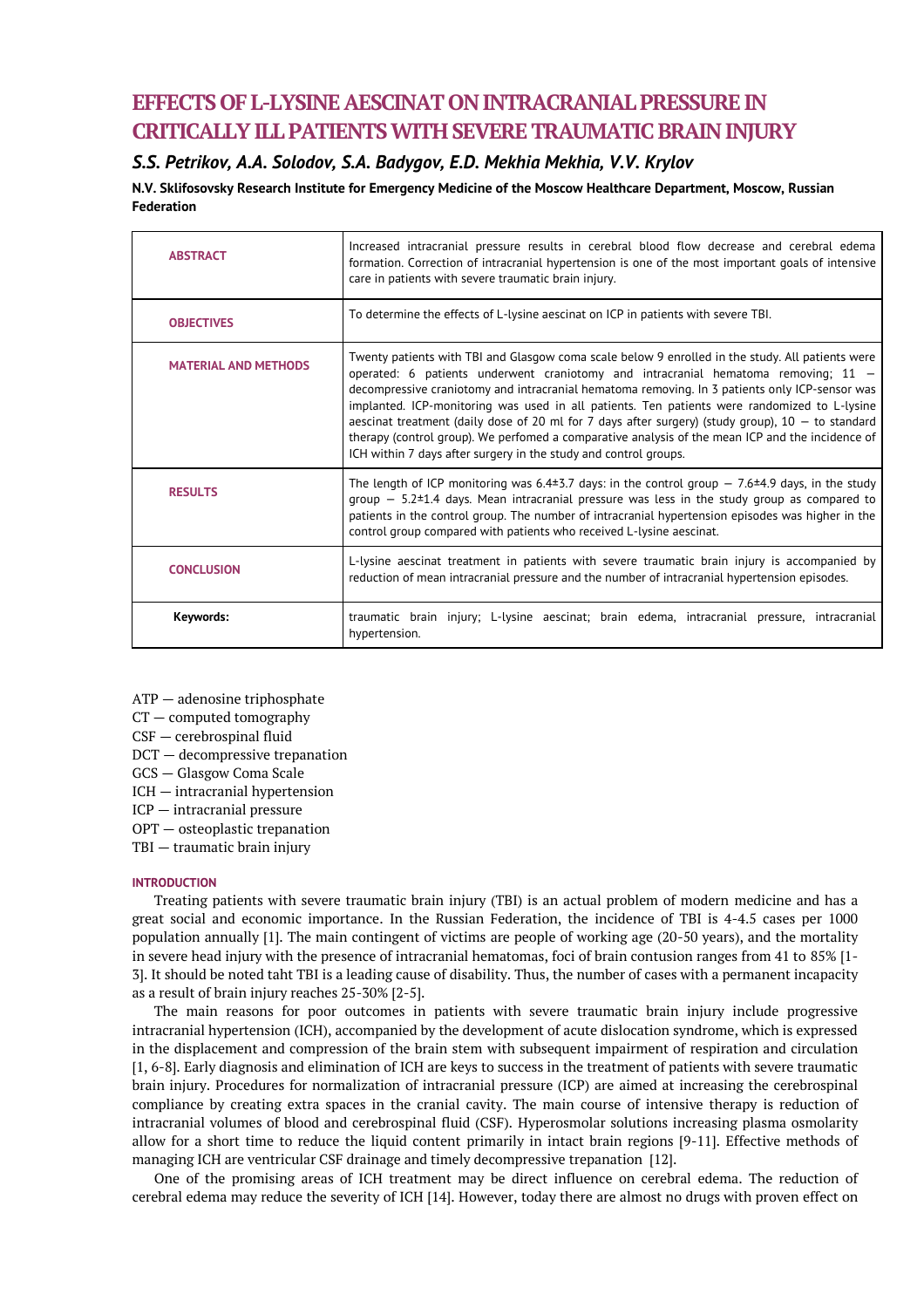cerebral edema. In 2003, we published results of a research showing the positive effect of *L*-lysine aescinat in the treatment of patients with severe traumatic brain injury [13]. *L*-lysine aescinat is a water-soluble salt of horse chestnut saponin (aescin), and the amino acid *L*-lysine [13]. In blood, the drug rapidly dissociates into ions lysine and aescin. Aescin reduces the activity of lysosomal hydrolases that prevents decomposition of mucopolysaccharides in the walls of capillaries and connective tissue which surrounds them, and thus normalizes the increased vascular permeability, and has antiexudative, anti-inflammatory and analgesic activity. It is noted that *L*-lysine aescinat may normalize the ATP content in endothelial cells, prevent activation of phospholipase A2, the release of arachidonic acid and dose-dependently inhibit enzymatic and non-enzymatic lipid peroxidation [14, 15]. The use of *L*-lysine aescinat in patients with TBI was associated with improvement of general condition, neurological status, reduction of a perifocal zone around contusion foci, as well as compression and displacement of the ventricular system and midline structures of the brain. [15]

The purpose of research is to evaluate the effect of *L*-lysine aescinat on ICP in patients with severe traumatic brain injury in critical condition.

### **MATERIAL AND METHODS**

We examined 20 patients with severe traumatic brain injury, score 8 according to Glasgow Coma Scale (GCS). At the time of inclusion into the study, 10 patients were in a moderate coma (GCS score 6-8), and 10 patients were in a deep coma (GCS score 4-5). The average age of patients was 39.3±13.6 years, male/female ratio was 18/2.

All the injured were urgently operated on (Table 1). Six patients (30%) underwent osteoplastic trepanation (OPT), intracranial hematomas were removed and a sensor for measuring intracranial pressure was installed. Decompressive trepanation (DCT) was performed in eleven victims (55%) due to dislocation and the cerebral prolapse into the defect of trepanation; we removed intracranial hematomas and also installed sensors measuring intracranial pressure. Three patients (15%) had a sensor already been installed, intracranial hematomas and contusions foci were small and did not require surgery. Three patients were re-operated. In connection with the development of uncontrolled ICH, 2 patients with initially performed OPT underwent DCT, and one victim required DCT on the opposite side in relation to the originally performed DCT (see Table 1). *Table 1*

**Types of surgical interventions in surveyed patients**

| Type                                                              | All patients                     | Study group,            | Control group,                                             |  |  |
|-------------------------------------------------------------------|----------------------------------|-------------------------|------------------------------------------------------------|--|--|
|                                                                   | n (% of total number of patients |                         | n (% of total number of   n (% of total number of patients |  |  |
|                                                                   | in each group)                   | patients in each group) | in each group)                                             |  |  |
| CPT, removal of intracranial hematoma, installation of ICP sensor | 6 (30%)                          | 2 (20%)                 | 4 (40%)                                                    |  |  |
| DCT, removal of intracranial hematoma, installation of ICP sensor | 11 (55%)                         | 6(60%)                  | 5 (50%)                                                    |  |  |
| Installation of ICP sensor without removal of intracranial        | 3 (15%)                          | 2(20%)                  | 1 (10%)                                                    |  |  |
| hematomas                                                         |                                  |                         |                                                            |  |  |
| Repeatedly operated due to refractory intracranial hypertension   | 3(15%)                           |                         | 3 (30%)                                                    |  |  |

Note: OPT — osteoplastic trepanation, DCT — decompressive trepanation, ICP — intracranial pressure

#### **MONITORING INTRACRANIAL PRESSURE**

The intracranial pressure was monitored in all patients.

In 17 patients, we used parenchymal *Codman MicroSensorTM (SNS*, USA). After calibration on the border of the water and air environment the sensor was installed in the frontal or temporal lobe opposite to the main lesions of the brain to a depth of 1.5-2 cm. The proximal tip of the sensor was connected to the ICP monitor *Codman ICP Express (SNS,* USA) and then measuring of ICP was initiated.

In 3 affected, ICP was measured by means of *Air-Pouch Probes,* 3*XL (Spiegelberg,* Germany). For that, a special double-lumen probe with an air pouch on its tip was installed in the anterior horn of the right and/or left lateral ventricle. The measuring tube of the probe was connected to the *Spiegelberg: Brain-Pressure Monitor»* (*Spiegelberg,* Germany), the drainage tube was connected to a system of controlled relief of cerebrospinal fluid (CSF). After that, the monitor filled the pouch with air and the degree of CSF pressure exerted on the pouch walls defined ICP. The correct position of sensors in the cranial cavity was confirmed by the computed tomography (CT).

Monitoring of ICP was discontinued 2 days after normalization of ICP without ICH therapies. **INTENSIVE THERAPY**

All patients underwent standard intensive therapy. The head end of the bed was lifted by 30-40º. Crystalloid and colloid solutions were combined to perform the infusion therapy. We strived to maintain the normal blood volume. In the presence of hemodynamic monitoring system the infusion therapy was arranged on the basis of data obtained during the transpulmonary thermodilution. If necessary, sympathomimetics were administered to sustain adequate cerebral perfusion. We tried to initiate enteral nutrition on the first day of stay in the intensive care unit (20-25 kcal per 1 kg of body weight daily). The daily need for protein was evaluated according to calculation of nitrogen balance. If necessary, parenteral nutrition was added. Mechanical ventilation was carried out in the auxiliary mode with a breathing capacity of 6-8 ml per 1 kg of ideal body weight, the carbon dioxide tension in arterial blood was sustained within 33-40 mmHg.

All the victims underwent the intensive therapy aimed at maintaining the level of ICP less than 20 mmHg. If ICH developed (persistent rise in ICP up to 20 mmHg or more), the CT was performed in the early postoperative period and in the absence of the need to conduct surgery we used a stepwise algorithm for increased ICP management.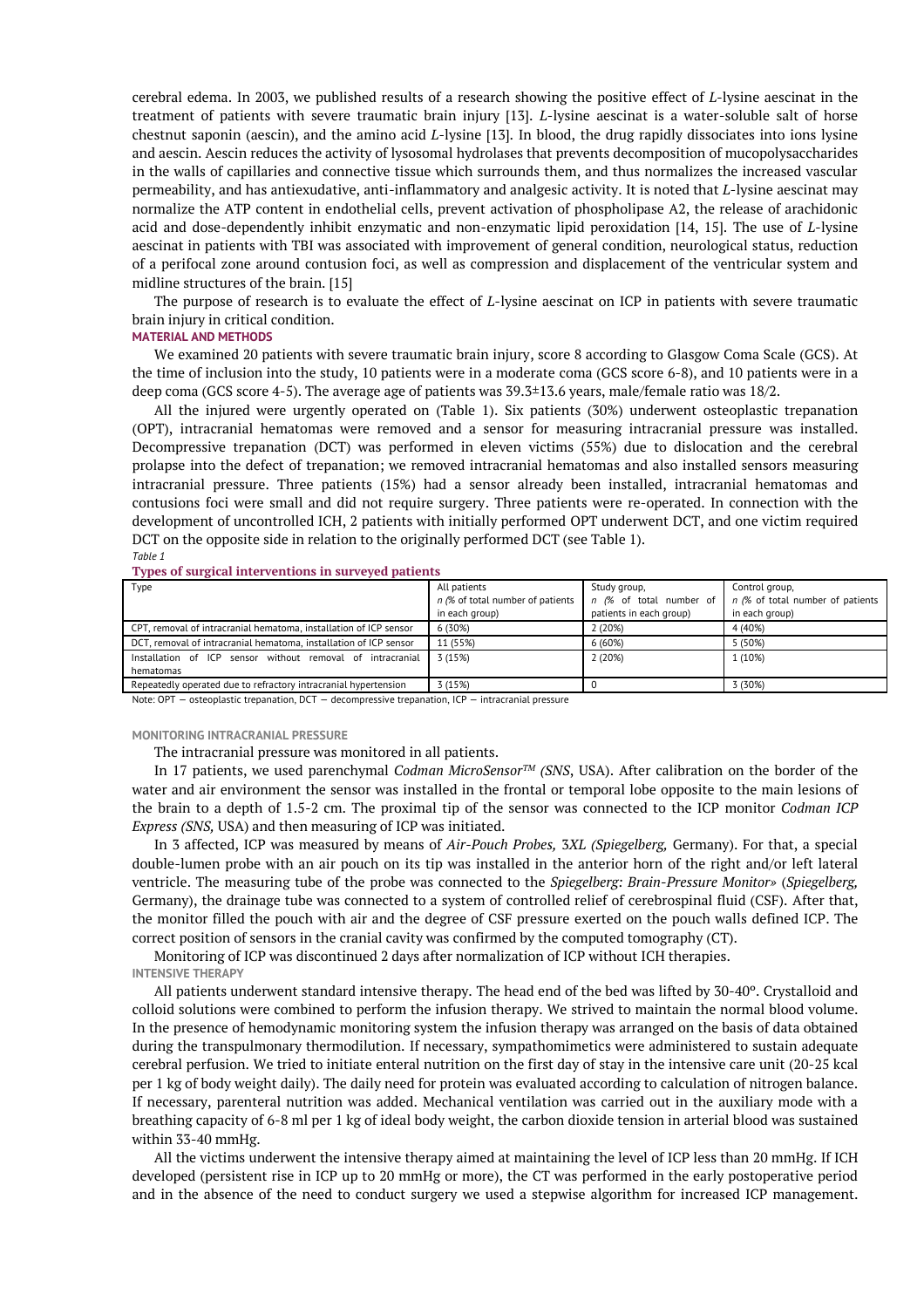Hyperosmolar solutions were administered intravenously (stream infusion of 15% Mannitol solution, 1.5 g/kg/day and "HyperHAES", not more than 250 ml/day). The plasma osmolality was monitored. When the osmolality of blood plasma grew higher than 320 mosm/l, the infusion of hyperosmolar drugs was discontinued. The psychomotor agitation was managed with sedative medications (combination of propofol with narcotic analgesics or  $\alpha_2$ adrenoceptor agonists). Hyperthermia was managed with antipyretics and physical cooling methods. In case of failure or inability to administer hyperosmolar solutions, we used barbiturates and moderate hypothermia. To reach "barbituric" coma, we administered sodium thiopental solution intravenously, 4-6 g/day. Hypothermia was performed using physical methods and devices for cooling a patient. Blood temperature was maintained within 34- 36ºC.

### **STUDY DESIGN**

The patients were sequentally randomized into two equal groups of 10 affected in each. The patients of the study group *(n*=10) received a solution of *L* -lysine aescinat, 20 ml daily for 7 days after surgery (the study group). The patients of the control group *(n*=10) underwent the standard therapy. Patients of both groups did not differ in the level of consciousness, average age and gender at the time of inclusion into the study (Table 2). ICP values were recorded every 1-2 h. With the development of ICH, its value was additionally recorded. We conducted a comparative analysis of average ICP, incidence of ICH and its severity within 7 days after the surgery. *Table 2*

| Indicators                                               | The study group<br>$(n=10)$ | The control group $(n=10)$ |  |  |  |  |  |  |  |
|----------------------------------------------------------|-----------------------------|----------------------------|--|--|--|--|--|--|--|
| LOC: moderate coma (GCS, score 6-8)                      | 6                           |                            |  |  |  |  |  |  |  |
| LOC: deep coma (GCS, score 4-5)                          |                             | 6                          |  |  |  |  |  |  |  |
| Average age, years                                       | 38.5 ± 12.3                 | $40.1 \pm 15.5$            |  |  |  |  |  |  |  |
| The ratio of male/female                                 | 8/2                         | 10/0                       |  |  |  |  |  |  |  |
| Nota: CCS Classeny Coma Scale LOC Lovel of consciousness |                             |                            |  |  |  |  |  |  |  |

**General characteristics of patients examined in the at study entry**

Note: GCS – Glasgow Coma Scale, LOC – level of consciousness

The data is given in the format  $M^{\pm}$  (M — arithmetic mean,  $\sigma$  — standard deviation) for the "normal" distribution and in Median format (25 and 75 percentiles) for the "abnormal" distribution, n — the number of observations in the group.

#### **RESULTS AND DISCUSSION**

The duration of monitoring for intracranial pressure in surveyed patients was 6.4±3.7 days. Patients of the control group had a prolonged increase in intracranial pressure  $(7.6\pm4.9 \text{ days})$  compared to similar data from the study group  $(5.2 \pm 1.4$  days) (Fig. 1).



Fig. 1. The duration of monitoring for intracranial pressure in surveyed patients with severe traumatic brain injury *(n* – number of patients in each group)

The number of ICP measurements was comparable between the groups (Fig. 2).

The analysis of maximum values of ICP per day did not reveal any significant differences between the groups (Fig. 3, Table 3). However, maximum values of ICP were higher in patients of the control group almost over the entire course of the study .



Fig. 2. The number of measurements of intracranial pressure per day in the examined patients with severe traumatic brain injury *(n* – number of patients in each group). Note: ICP – intracranial pressure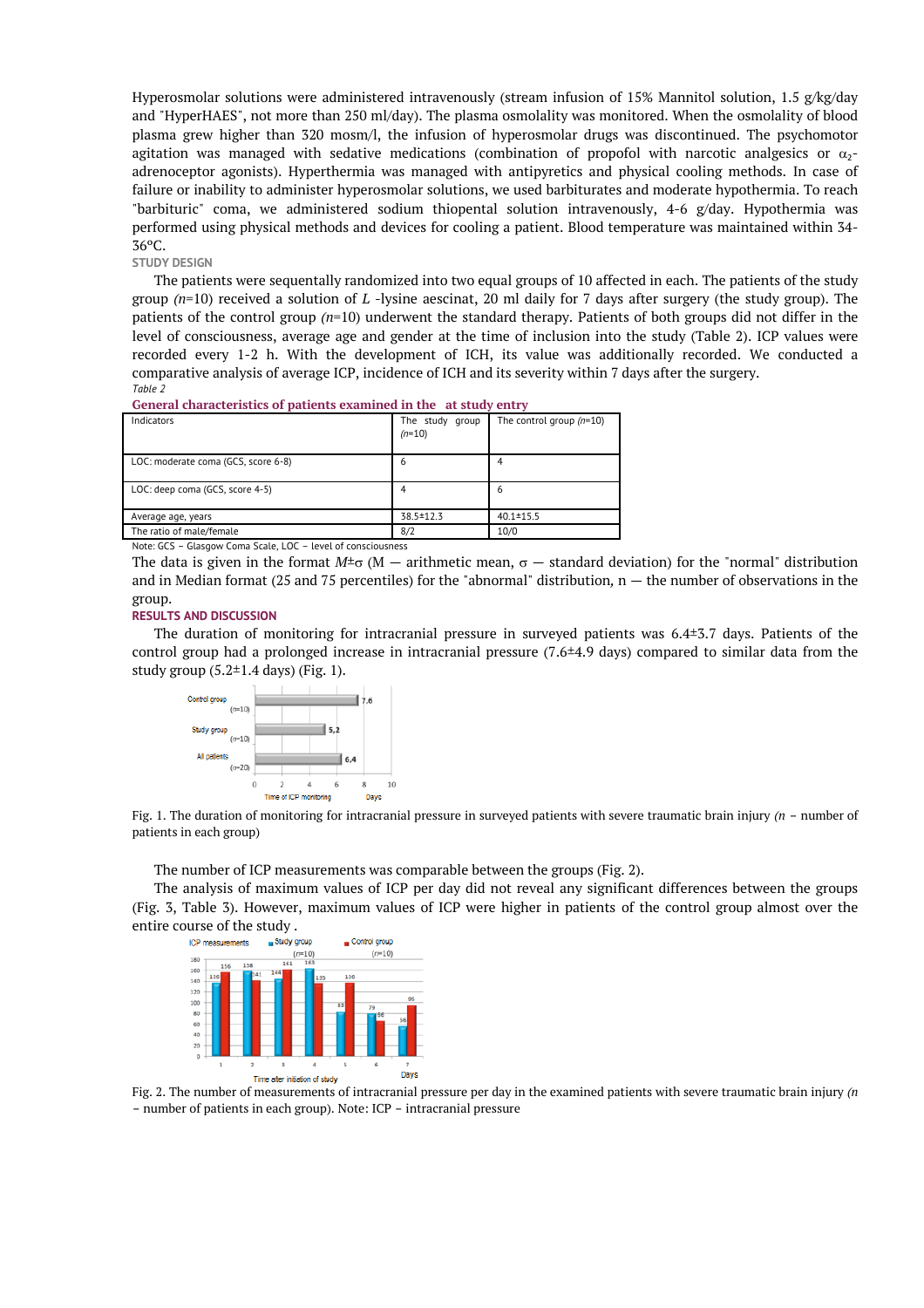

Fig. 3. The maximum intracranial pressure (mean values) in the examined patients with severe traumatic brain injury in the study group and the control group *(n* – number of patients in each group)

| The minimum and maximum intracranial pressure per day in surveyed patients |                                 |                |                |                 |                 |                |             |  |  |
|----------------------------------------------------------------------------|---------------------------------|----------------|----------------|-----------------|-----------------|----------------|-------------|--|--|
| Groups                                                                     | Twenty-four hours after surgery |                |                |                 |                 |                |             |  |  |
|                                                                            |                                 |                |                |                 |                 |                |             |  |  |
|                                                                            | Max ICP (mmHg)                  |                |                |                 |                 |                |             |  |  |
| Study group                                                                | $19.8 \pm 5.0$                  | $21.6 \pm 6.9$ | $23.7 \pm 8.6$ | $27.9 \pm 16.8$ | $21.6 \pm 10.3$ | $19.4 \pm 6.1$ | 23.8 ± 18.0 |  |  |

Control group 21.6±2.4 23.9±2.3 26.4±9.3 25.2±5.6 24.4±5.4 22.3±8.3 23.3±15.0

|  | Note: $ICP$ - intracranial pressure |  |
|--|-------------------------------------|--|
|--|-------------------------------------|--|

*Table 3*

The average ICP in the group, who received *L*-lysine aescinat was lower throughout the study than the average ICP in the control group of patients (Fig. 4, Tab. 4). The maximum difference between the average ICP in comparison with its value in patients who received *L*-lysine aescinat was observed starting on day 4 of the study. The mean ICP in the control group compared to values in the study group was higher by 3.4±5.9 mmHg on day 4, by 4.3±5.6 mmHg on day 5, by 3.1±6.4 mmHg on day 6, and by 2.0±7.6 mmHg on day 7(see Table 4). Our findings confirm the results of studies of L.A. Dzyak et al. (2010) [14]. The authors observed a decrease in the average daily intracranial pressure in patients with severe head injury who used *L*-lysine aescinat starting on day 2 of the study. According to these researchers, the average daily fall of ICP in the study group was significant on day 5,6 and 7 compared to baseline values.



Fig. 4. Average daily intracranial pressure in patients with severe traumatic brain injury in the study and control group *(n* – number of patients in a group)

The number of ICH episodes was also significantly lower in patients treated with *L*-lysine aescinat than in the control group (Fig. 5). In patients of the study group, the maximum number of episodes of increased intracranial pressure up to 20 mmHg or more was observed on day 2 and 4 after the surgery and was 3 (1; 5) per day (see Table 4). Starting from day 5 day there was a trend to reduction in reported cases of increased intracranial pressure. Alternatively, there was a tendency to the development of ICH over the entire period of observation in the control group. The largest number of episodes of ICH was observed on day 4 after the operation and was 8 (1.5; 16) per day. Varying frequency and severity of ICH may indirectly affect the incidence of deaths in surveyed patients. The mortality rate in the study group was 40%, while in the control group it was 70%.



Fig. 5. The number of episodes of increased intracranial pressure up to 20 mmHg or more per day in patients with severe traumatic brain injury in the study group and the control group *(n* — number of patients in each group) *Table 4*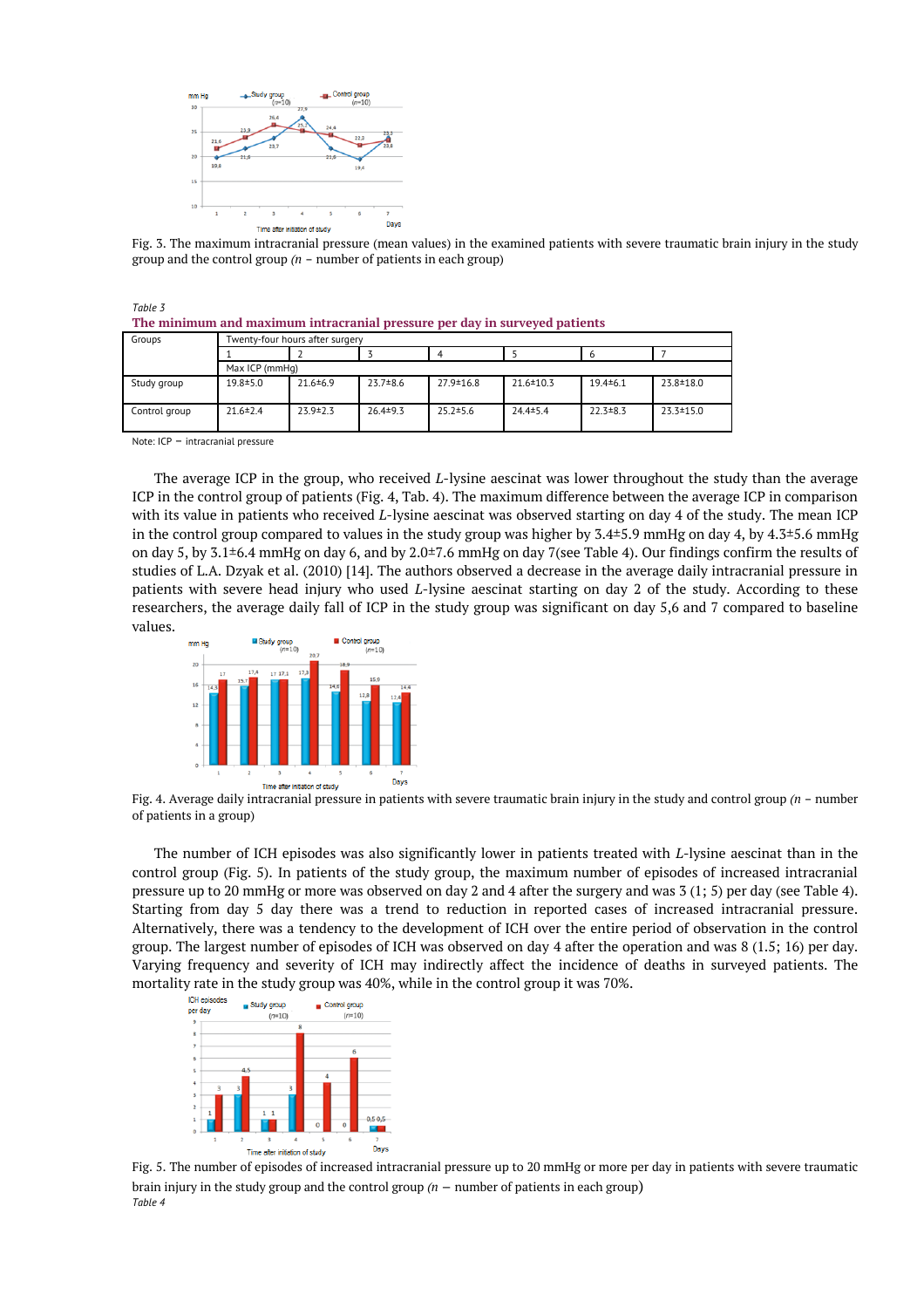| Groups           | Average ICP per day ( $M\pm\sigma$ ) after operation (days) |                             |                             |                             |                             |                             | Episodes of increased intracranial pressure up to 20 mmHq or more per day<br>(Median - 25; 75 percentiles) after operation (days) |        |                   |         |                |                    |                    |                 |
|------------------|-------------------------------------------------------------|-----------------------------|-----------------------------|-----------------------------|-----------------------------|-----------------------------|-----------------------------------------------------------------------------------------------------------------------------------|--------|-------------------|---------|----------------|--------------------|--------------------|-----------------|
|                  |                                                             |                             |                             | 4                           |                             | 6                           |                                                                                                                                   |        |                   |         | 4              |                    | 6                  |                 |
| All patients     | $15.8 + 5.0$<br>$n = 292$                                   | $16.5 \pm 5.1$<br>$n = 299$ | $17.0 + 6.7$<br>$n = 305$   | $18.9 + 8.3$<br>$n = 298$   | $17.2 \pm 6.1$<br>$n = 218$ | $14.2 \pm 5.6$<br>$n = 145$ | $13.6 \pm 8.0$<br>$n = 151$                                                                                                       | (0; 8) | 4<br>(2; 5)       | (0; 5)  | 4<br>(1; 8)    | (0; 8)             | $\Omega$<br>(0; 2) | (0; 2)          |
| Study group      | $14.3 \pm 5.9$<br>$n = 136$                                 | $15.7 \pm 5.4$<br>$n = 158$ | $17.0 \pm 6.5$<br>$n = 144$ | $17.3 + 9.5$<br>$n = 163$   | $14.6 \pm 5.9$<br>$n = 83$  | $1.8 + 4.5$<br>$n = 79$     | $12.4 \pm 8.6$<br>$n = 56$                                                                                                        | (1; 5) | (0; 5)            | (1; 2)  | (1; 5)         | $\Omega$<br>(0; 5) | $\Omega$<br>(0; 0) | 0,5<br>(0; 1.8) |
| Control<br>group | $17.0 \pm 3.8$<br>$n = 156$                                 | $17.4 \pm 4.6$<br>$n = 141$ | $17.1 \pm 6.9$<br>$n = 161$ | $20.7 \pm 5.9$<br>$n = 135$ | $18.9 + 5.6$<br>$n = 136$   | $15.9 \pm 6.4$<br>$n = 66$  | $14.4 \pm 7.6$<br>$n = 95$                                                                                                        | (0; 8) | 4,5<br>(3.5; 9.3) | (0; 16) | 8<br>(1.5; 16) | 4<br>(1.8; 11)     | 6<br>(0; 13.3)     | 0,5<br>(0; 5.5) |

#### **Average ICP per day and the number of episodes of increased intracranial pressure up to 20 mmHg or more per day in examined patients with severe traumatic brain injury**

*Note:* n — number of observations; ICP — intracranial pressure; TBI — traumatic brain injury

In 5 patients of the control group, we noted the development of uncontrolled ICH, which required the use of hypothermia and "barbituric" coma. In the study group, hypothermia and barbiturates were used in 2 patients. In 3 patients of the control group, the development of refractory ICH required re-operation (decompressive trepanation). There were no repeated surgeries required among patients of the study group. Thus, the conservative treatment in the course of *L*-lysine aescinat effectively managed episodes of increased intracranial pressure without decompressive trepanation.

The lower severity and incidence of ICH episodes in the study group may have been due to the positive effects of *L*-lysine aescinat on cerebral edema.

#### **CONCLUSION**

The use of *L*-lysine aescinat in patients with severe traumatic brain injury tends to decrease the intracranial pressure and the number of intracranial hypertension episodes. A possible explanation for the positive effect of the drug on ICP may be a decrease in the severity of cerebral edema. **FINDINGS**

1. The duration of monitoring for intracranial pressure in surveyed patients was 6.4±3.7 days.

2. The average intracranial pressure in the study group, who received a solution *L*-lysine aescinat was lower throughout the study compared to the average intracranial pressure in the control group of patients.

3. In patients who received *L*-lysine aescinat, we noted fewer intracranial hypertension episodes as compared to the control group.

4. The conservative treatment of intracranial hypertension in the course of therapy with *L*-lysine aescinat effectively managed episodes of increased intracranial pressure without decompressive trepanation and improved treatment outcomes.

#### **REFERENCES**

1. Puras Yu.V., Talypov A.E. Faktory riska razvitiya neblagopriyatnogo iskhoda v khirurgicheskom lechenii ostroy cherepno-mozgovoy travmy [Risk factors for unfavorable outcome in surgical treatment of acute head injury]. Neyrokhirurgiya. 2013; 2: 8–16. (In Russian).

2. Lebedev V.V., Krylov V.V. Neotlozhnaya neyrokhirurgiya [Urgent neurosurgery]. Moscow: Meditsina, 2000. 568 p. (In Russian).

- 3. Bratton S.L., Chestnut R.M., Ghajar J., et al. Guidelines for the management of severe traumatic brain injury. III. Prophylactic hypothermia. *J Neurotrauma.* 2007; 24 Suppl 1: S21–25.
- 4. Krylov V.V., ed. Lektsii po cherepno-mozgovoy travme [Lectures on traumatic brain injury]. Moscow: Meditsina Publ., 2010. 320 p. (In Russian).
- 5. Marshall L.F., Klauber G.T., Eisenberg H.M., et al. The outcome of severe closed head injury. *J Neurosurg*. 1991; 75 Suppl S28–S36.
- 6. Lebedev V.V., Krylov V.V. Dislokatsionnyy sindrom pri ostroy neyrokhirurgicheskoy patologii [Dislocation syndrome in acute neurosurgical disease]. *Neyrokhirurgiya*. 2000; 1–2: 4–11. (In Russian).
- 7. Puras Yu.V., Kordonskiy A.Yu., Talypov A.E. Mekhanizmy evolyutsii ochagov ushiba golovnogo mozga [Mechanisms of brain contusion foci progression]. *Neyrokhirurgiya*. 2013; 4: 91–96. (In Russian).
- 8. Reilly P.L., Bullock M.R., еds. *Head injury. Pathophysiology and management*. 2nd ed. London: Hodder Arnold, 2005. 501 p.
- 9. Berger S., Schürer L., Härtl R., et al. Reduction of post-traumatic intracranial hypertension by hypertonic/hyperoncotic saline/dextran and hypertonic mannitol. *Neurosurgery*. 1995; 37 (1): 98–107.
- 10. Chen C. H., Toung T. J., Sapirstein A., Bhardwaj A. Effect of duration of osmotherapy on blood-brain barrier disruption and regional cerebral edema after experimental stroke. *J Cereb Blood Flow Metab*. 2006; 26 (7): 951–958.
- 11. Qureshi A. I., Suarez J. I. Use of hypertonic saline solutions in treatment of cerebral edema and intracranial hypertension. *Crit Care Med*. 2000; 28 (9): 3301–3313.
- 12. Puras Yu.V., Talypov A.E., Krylov V.V. Dekompressivnaya trepanatsiya cherepa v rannem periode tyazheloy cherepno-mozgovoy travmy [Decompressive craniotomy in acute period of severe head injury]. *Neyrokhirurgiya*. 2011; 3: 19–26. (In Russian).
- 13. Spasichenko P.V. Lechenie bol'nykh s tyazheloy cherepno-mozgovoy travmoy s primeneniem L-lizina estsinata [Management of patients with severe brain injury with application of L-Lysin aescinat medication]. *Ukraїns'kiy neyrokhіrurgіchniy zhurnal*. 2003; 4 (24): 33–41. (In Russian).
- 14. Dzyak L.A., Sirko A.G, Suk V.M. Rol' preparata L-lizina estsinat v kompleksnoy korrektsii vnutricherepnoy gipertenzii u patsientov s tyazheloy cherepno-mozgovoy travmoy [The role of the drug L-lysine aescinat in the complex correction of intracranial hypertension in patients with severe traumatic brain injury]. *Mіzhnarodniy nevrologіchniy zhurnal: mіzhnarodniy spetsіalіzovaniy retsenzovaniy naukovo-praktichniy zhurnal*. 2010; 5: 29– 34. (In Russian).

15. Usenko L.V., Mal'tseva L.A., eds. Neyroreanimatologiya: neyromonitoring, printsipy intensivnoy terapii, neyroreabilitatsiya

[Neurointensive care: neuromonitoring, intensive care principles, neurorehabilitation]. Vol.1. Dnepropetrovsk: ART-PRESS Publ., 2008. 296 p. (In Russian).